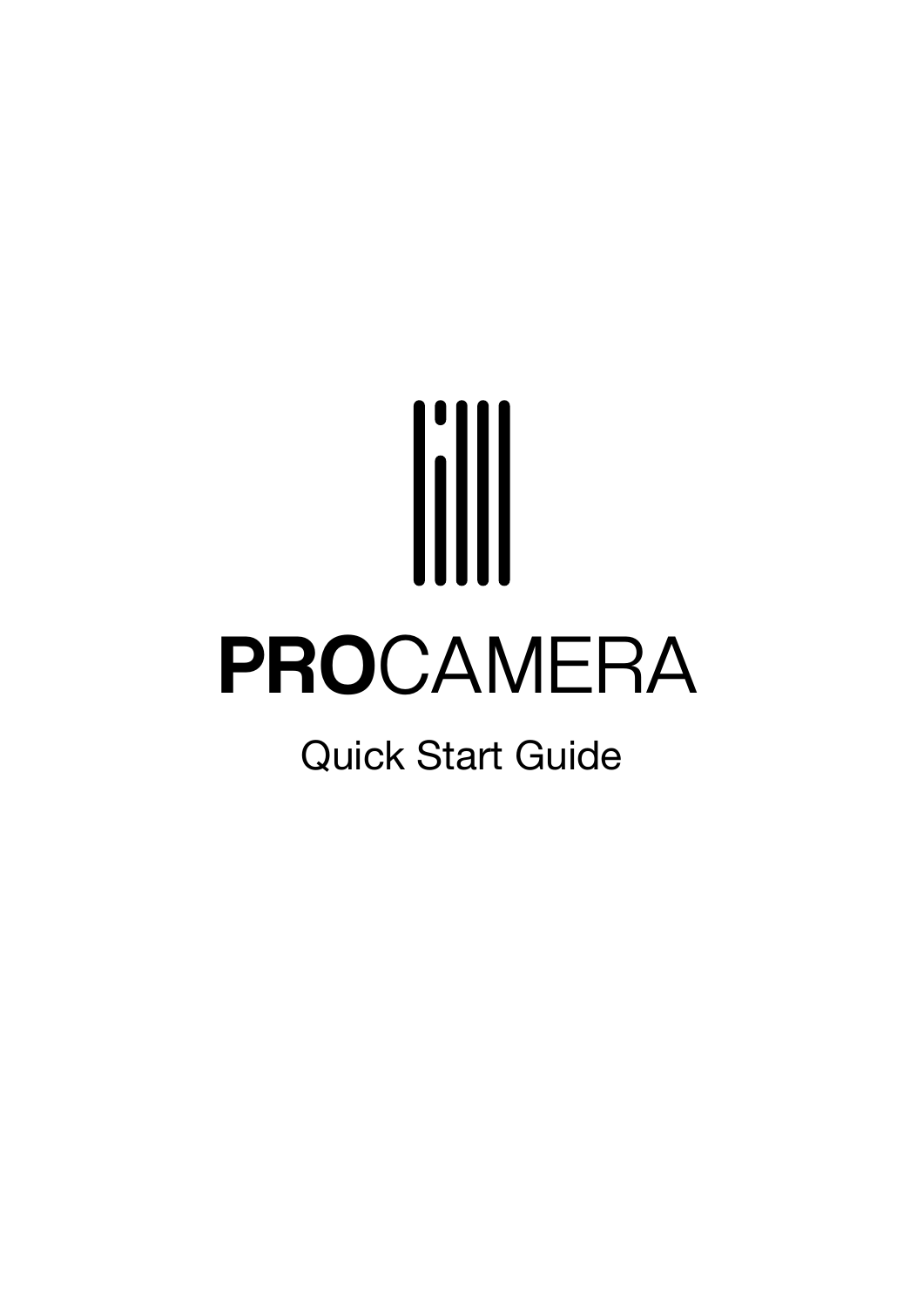# CAPTURE SCREEN 1

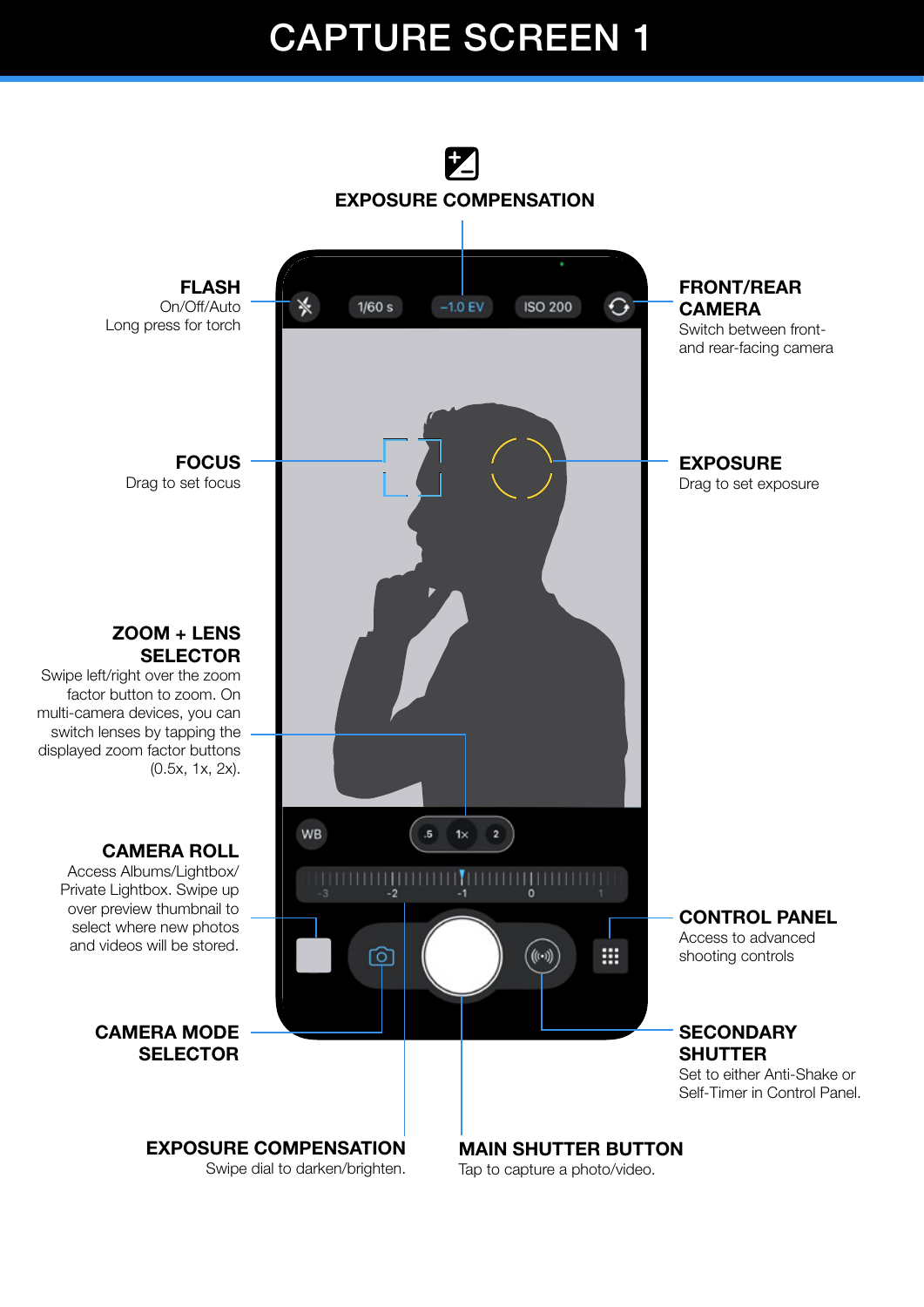# CAPTURE SCREEN 2

EXPOSURE TIME ISO SENSITIVITY Tap to adjust ISO value. Tap to adjust exposure time. X,  $1/80 s$   $\boxed{2}$ **ISO 200** Ō Long press the Focus (F) or Exposure (E) icon to lock it. F/E control will stay in locked mode until you long press to unlock it. In locked mode, F/E will automatically lock after you have moved the icon to a new point. WHITE BALANCE **HDR** Tap to deactivate Tap to adjust color temperature and tint via swipe smartHDR. dials. Tap again to switch back to automatic White Balance. Long press for gray card calibration. WB HDR ⊕ EB  $.5\,$  $1\times$  $\overline{2}$ EXPOSURE APC WB EB **.5 1 2** HDR Tap to activate real-time BRACKETING (EB)  $\begin{array}{|c|c|c|c|c|c|c|c|c|}\n\hline\n\text{1} & \text{1} & \text{1} & \text{1} & \text{1} & \text{1} & \text{1} & \text{1} \\
\text{50} & \text{125} & \text{60} & \text{30} & & & & & 25 & \text{160} & \text{200} \\
\hline\n\end{array}$ perspective correction Tap to activate exposure 250 (premium feature included bracketing. The EB button is available in Photo and LowLight 250 125 60 30 -1 0 in the ProCamera Up Mode when M/SI mode is subscription). ₩ ෨ ((…)) activated. (Premium feature included in the ProCamera Up subscription). CAMERA MODE SELECTOR  $\begin{bmatrix} \mathbb{H} \end{bmatrix}$ **NCM**  $\Box$ ் ⊗  $\vec{C}$  $\overline{C}$ 図 **BOTHIE VIDEO PHOTO HDR LOWLIGHT+ LOWLIGHT SELFIE SCAN**

Switch from A to M or SI mode in Control Panel to activate manual camera controls.

Tap to select Video, Portrait, and other camera modes.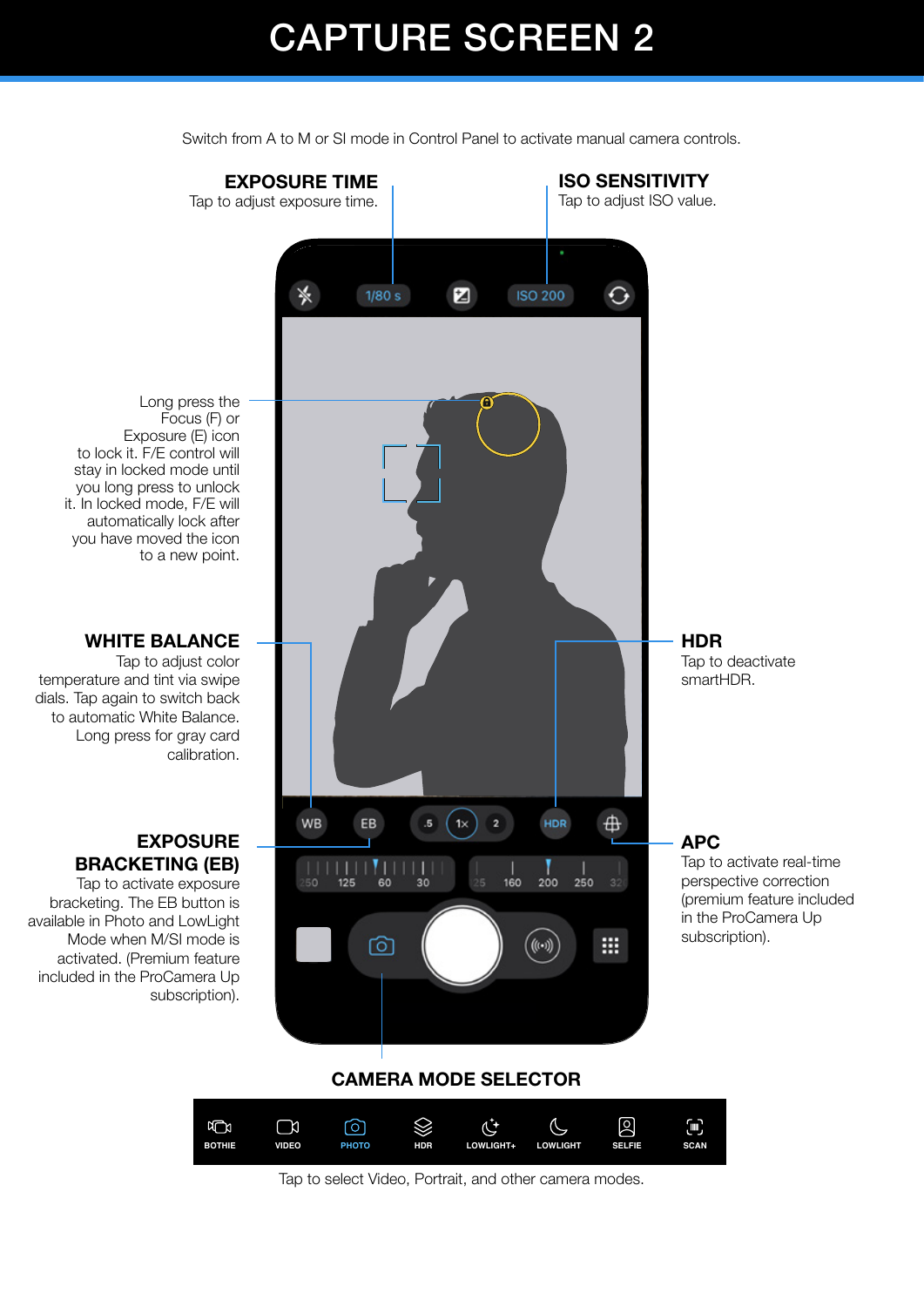# CONTROL PANEL





## RAPID FIRE

In Rapid Fire Mode, you can shoot continuous, full-resolution photos in quick succession.

## F/E LOCK

Sets the Exposure and Focus Points to lock when finger is disengaged from screen.



### GRIDS

Various Grid views (Rule of Thirds, Golden Ratio, etc.) to assist with photo composition.

## TILTMETER

Virtual horizon 3D Tiltmeter for perfectly straight photos.



## A: AUTOMATIC MODE

In Automatic Mode, the camera automatically selects the best possible camera settings for the current scene. Use exposure circle or exposure compensation (EV) to darken/brighten the image.

## M: MANUAL MODE

In full manual mode, you can dial in custom values for exposure time and ISO by tapping the value displayed at the top.

## SI

M

## SI: SEMI-AUTOMATIC MODE

Tap M once more to switch to Shutter-ISO-Priority mode (SI). Dial in a specific value for either exposure time or ISO and ProCamera will automatically adjust the other value for best possible exposure. You may also use exposure compensation (EV) to darken/brighten the image.



## APC: AUTO PERSPECTIVE **CORRECT**

Enable APC to activate a corresponding button on the Capture Screen. Tap this button to activate real-time perspective correction. This premium feature is part of the ProCamera Up subscription.



## HISTOGRAM

Activate a live Histogram, which shows overall light levels. Red on the right side signals overexposure and red on the left side signals underexposure.

## $4:3$

## ASPECT RATIO

Toggles between various Aspect Ratios (4:3; 16:9; etc.). RAW photos make use of the full sensor, always have an aspect ratio of 4:3.



## FILE FORMAT

Check active File Format or toggle between available file formats on your device.

#### ANTI-SHAKE  $((\cdot))$

Enable Anti-Shake for the Secondary Shutter Button. Anti-Shake will delay the shutter release until the iPhone is held steady, resulting in clearer and sharper photos. Recommended for shooting RAW.

## SELF-TIMER

 $(\zeta)$ 

 $\ddot{\phantom{0}}$ 

{၀}

Enable Self-Timer for the Secondary Shutter Button. Long-press on the Secondary Shutter for additional settings (delay & other intervalometer settings aka ProTimer).

## DISPLAY MODE

Toggle between three levels of On-Screen Display Modes. »Standard« mode shows all the display elements, whereas »Light« mode offers a minimalist camera experience.

## SETTINGS

Opens the advanced ProCamera Settings.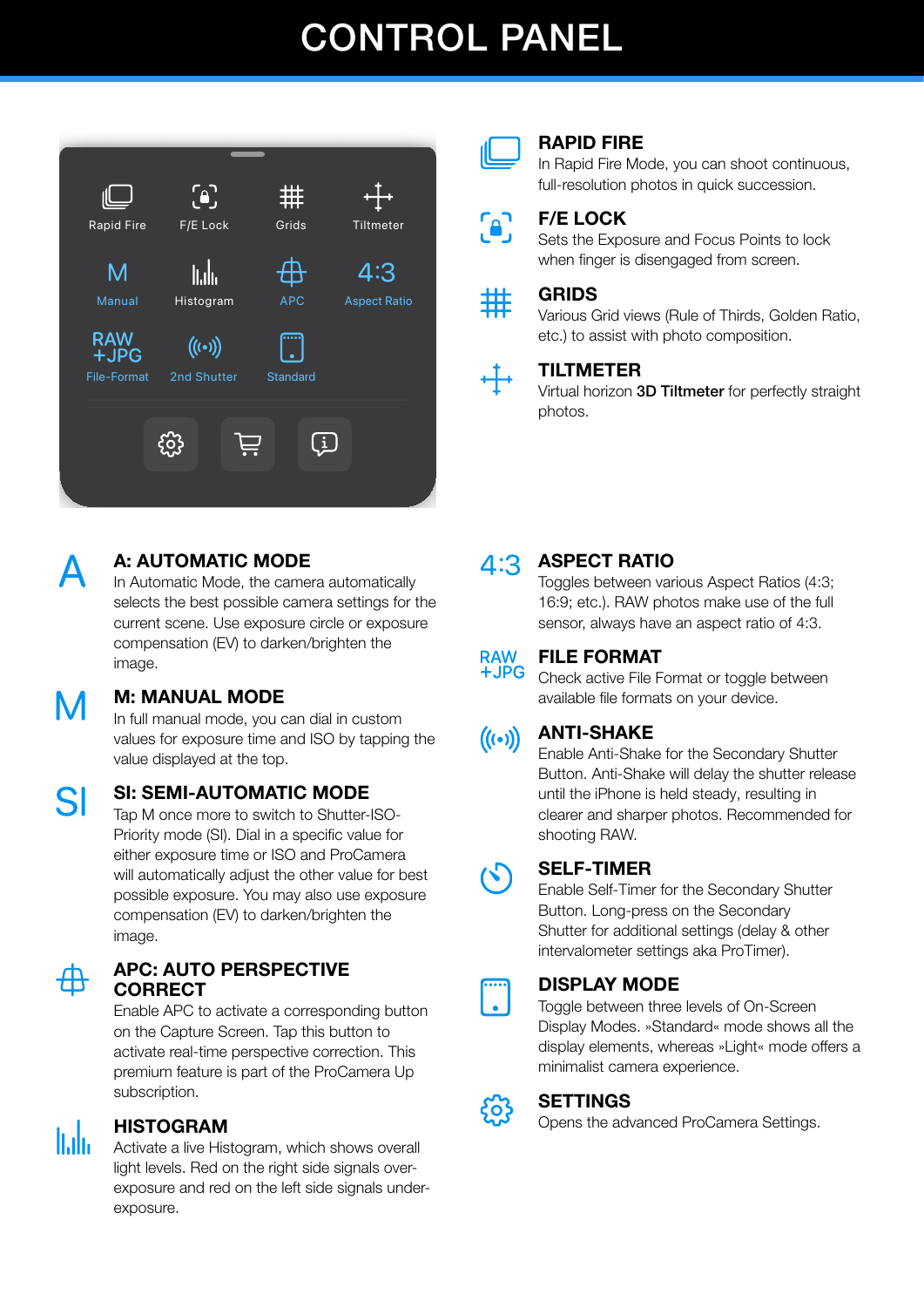## TIPS & TRICKS

## FUSION CAMERA



A special feature of ProCamera is the ability to capture photos either with the fusion camera, which creates amazing photos by combining the images of more than one lens, or alternatively utilize a single lens with custom camera settings and RAW output.

For general shooting, the fusion camera is a great choice, because it automatically uses the best possible camera settings and combines multiple lenses for an optimized image. For special cases, where you prefer to shoot in RAW format or want to dial in explicit values for exposure time and ISO, single lens mode stands ready.

To activate fusion camera mode, go to the Control Panel and select Auto (A). Select Manual (M/SI) to shoot in single lens mode. Single lens mode is indicated by a white circle around only one zoom factor on the Capture Screen – fusion camera is indicated by a white border around all available zoom factors/lenses.

The following table shows the available features in A and M/SI mode:

|                              |                      | SL                    |
|------------------------------|----------------------|-----------------------|
| <b>Lens Mode</b>             | <b>Fusion Camera</b> | Single Lens           |
| <b>Lens Selection</b>        | Auto                 | Manual                |
| <b>Focus</b>                 | Auto, Tap            | Auto + Tap + Manual   |
| $Time + ISO$                 | Auto, Tap            | Auto + Tap + Manual   |
| <b>Exposure Compensation</b> |                      |                       |
| <b>Exposure Lock</b>         |                      |                       |
| <b>White Balance</b>         | Auto                 | Auto + Manual         |
| <b>White Balance Lock</b>    |                      |                       |
| <b>File Formats</b>          | JPEG, HEIF, TIFF     | JPEG, HEIF, TIFF, RAW |

Please note: Due to iOS limitations, the ultra wide lens (0.5x) doesn't allow RAW capture and has a fixed focus at this point in time.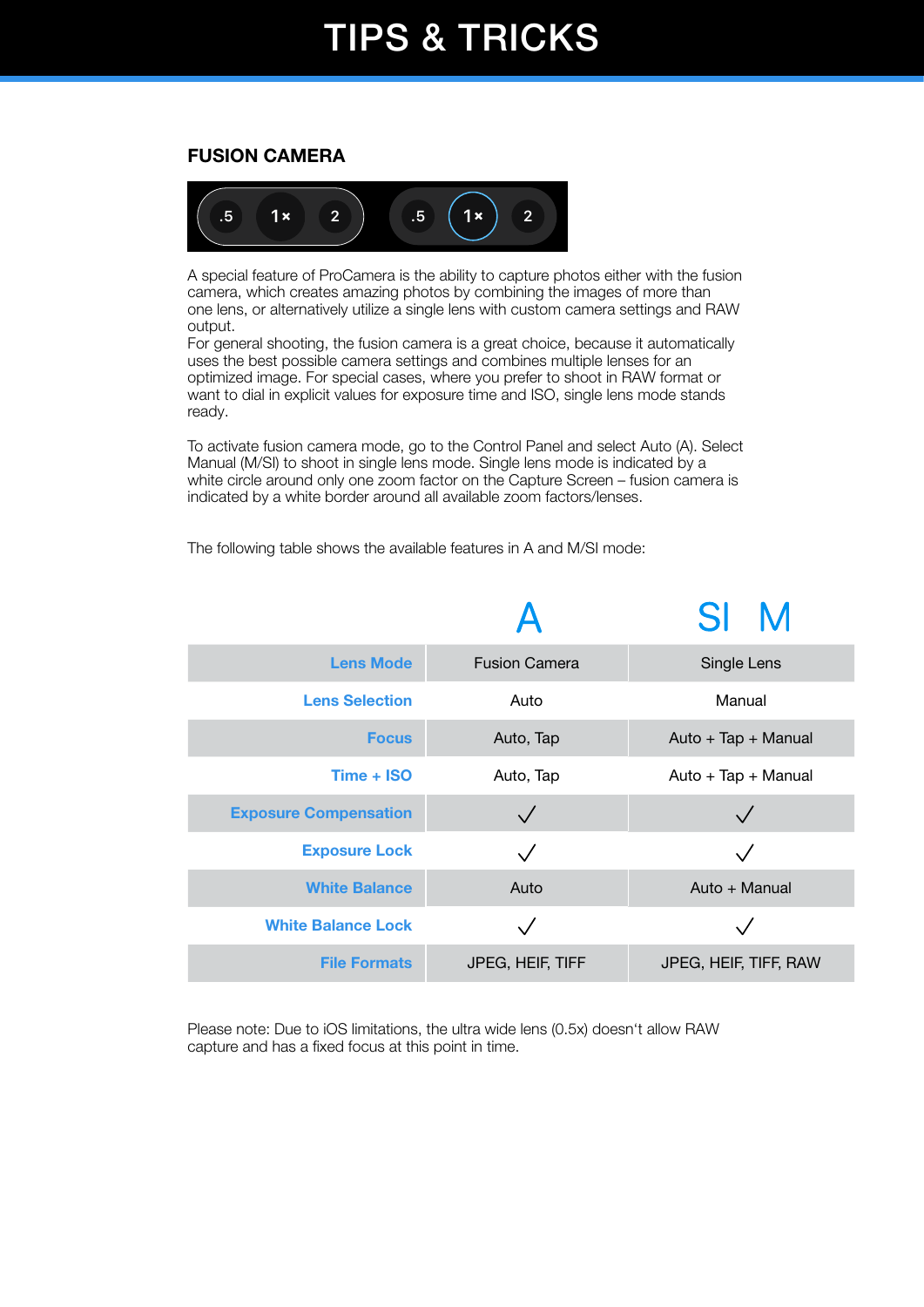## FOCUS & EXPOSURE

- Camera is operating in Auto-Mode when Focus & Exposure icons are not visible.
- The camera will automatically determine Focus and Exposure settings.
- Tap anywhere on the screen to set Focus & Exposure to the desired point.
- Tap the center of the screen to activate Auto-Mode.
- Tap the center of the screen while in Auto-Mode to split the F/E icons. The slight offset provides quick access for dragging either icon to your desired point.
- Drag the Focus icon directly out from the center of the screen while in Auto-Mode. There is an option in Settings that allows you to drag Exposure out first.
- Long press the Focus (F) or Exposure (E) icon to lock it. F/E control will stay in locked mode until you long press to unlock it. In locked mode, F/E will automatically lock after you have moved the icon to a new point.

## VOLUME BUTTONS / HEADSET TRIGGER

You can take a photo by using the hardware volume buttons on the device, your headset, or a Bluetooth remote trigger. This can be enabled via Settings > Volume Buttons.

## FULLSCREEN-TRIGGER

Activate »Fullscreen Trigger« in Settings in order to take photos with a single tap anywhere on the viewfinder — this is ideal for Street Photography. When Fullscreen-Trigger is active, you will need to perform a long press to set F/E to a desired point or to activate Auto-Mode (vs single tap when Fullscreen-Trigger is off).

## LIGHTBOX

When enabled, ProCamera saves photos and videos to a dedicated »Lightbox« album inside the app. These files won't be visible in the iOS »Photos« app until you export them to the iOS photos library (Camera Roll). Lightbox can be enabled via Settings.

In addition to the standard Lightbox, our ProCamera Up subscription also offers the "Private Lightbox". The difference being that the Private Lightbox is a safeguarded folder that can only be accessed via Face ID oder Touch ID authentication. Tap the iOS share icon to copy a file or a selection of files to a specific save location.

## QUICK FLICK

You can quickly access your Media Albums and Settings by using a drag gesture over the edge of the Capture Screen. Drag left over the right edge to open Settings, and drag right over the left edge of your screen to access your Media Albums.